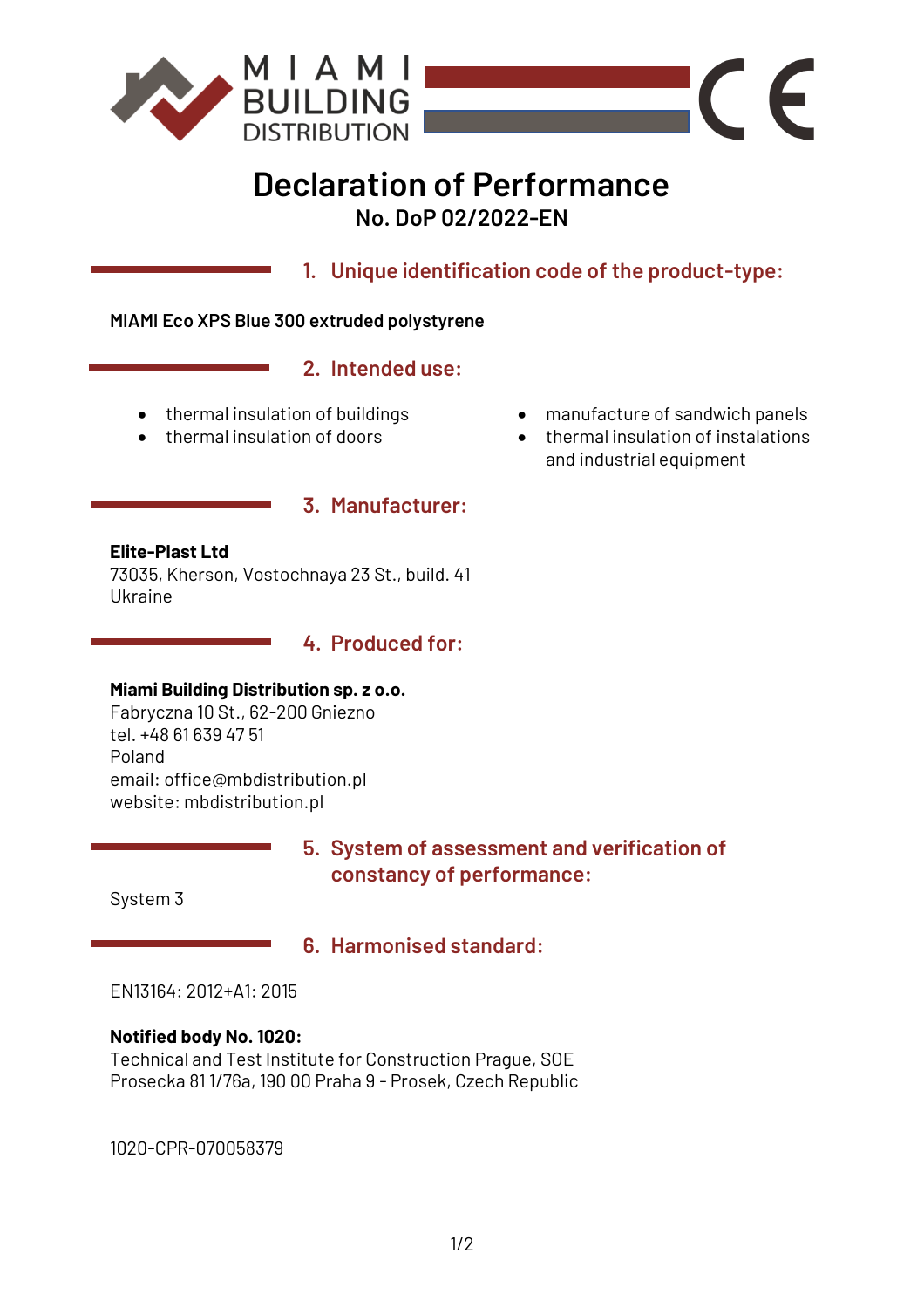

# **7. Declarate performances:**

Table 1

 $C \in$ 

| <b>Essential characteristics</b>                                                                                                                            | Performance - declared level<br>(class / limit value / NPD <sup>1)</sup> )                                                                                                                                                                                                                                                                                                                                                                                                               | <b>Harmonized</b><br>technical<br>specification |
|-------------------------------------------------------------------------------------------------------------------------------------------------------------|------------------------------------------------------------------------------------------------------------------------------------------------------------------------------------------------------------------------------------------------------------------------------------------------------------------------------------------------------------------------------------------------------------------------------------------------------------------------------------------|-------------------------------------------------|
| <b>Reaction to fire</b>                                                                                                                                     | RtF - Class E                                                                                                                                                                                                                                                                                                                                                                                                                                                                            |                                                 |
| <b>Durability of reaction</b>                                                                                                                               |                                                                                                                                                                                                                                                                                                                                                                                                                                                                                          |                                                 |
| to fire in heat function<br>to weather conditions<br>aging/degradation                                                                                      | Does not change in time - Class E                                                                                                                                                                                                                                                                                                                                                                                                                                                        |                                                 |
| <b>Compressive strength</b>                                                                                                                                 | Compression stress at 10%<br>deformation CS(10/Y) for thickness:<br>1) 20 mm $\geq$ 200 kPa<br>2) 30 mm ≥ 250 kPa<br>3) 40-240 mm: $\geq$ 300 kPa <sup>2)</sup>                                                                                                                                                                                                                                                                                                                          |                                                 |
| <b>Resistance to</b><br>stretching/bending                                                                                                                  | Resistance to streching<br>perpendicular to frontal surface:<br>$\geq 200$ kPa                                                                                                                                                                                                                                                                                                                                                                                                           |                                                 |
| <b>Durability of thermal</b><br>resistance in heat function to<br>weather conditions<br>aging/degradation                                                   | 1) Thermal resistance $R_D$ - see Table 2<br>2) Declared thermal conductivity<br>coefficient $\lambda_{0}$ :<br>$0.033$ W/(m <sup>*</sup> K) for thickness < 50 mm<br>$0.034$ W/(m <sup>*</sup> K) for thickness $\geq 50$ mm<br>3) Durability to freezing/defrosting:<br>a) Resistance to freezing/defrosting<br>after water absorption with<br>prolonged immersion FTCI1: ≤1%<br>b) Resistance to freezing/defrosting<br>after water absorption with<br>prolonged dissusion FTCI1: ≤1% |                                                 |
| Long-term water absorption<br>by total immersion                                                                                                            | 1) $W_{10}$ : $\leq 0.9\%$<br>2) $W_{1t}$ : $\leq$ 0,4 kg/m <sub>2</sub>                                                                                                                                                                                                                                                                                                                                                                                                                 |                                                 |
| <b>Water vapour permeability</b><br>Continous burning in the form<br>of embers<br><b>Release of dangerous</b><br>substances for the internal<br>environment | <b>NPD</b>                                                                                                                                                                                                                                                                                                                                                                                                                                                                               |                                                 |
|                                                                                                                                                             | 1)<br>NDD No Derfermance Determined                                                                                                                                                                                                                                                                                                                                                                                                                                                      |                                                 |

1) NPD – No Performance Determined